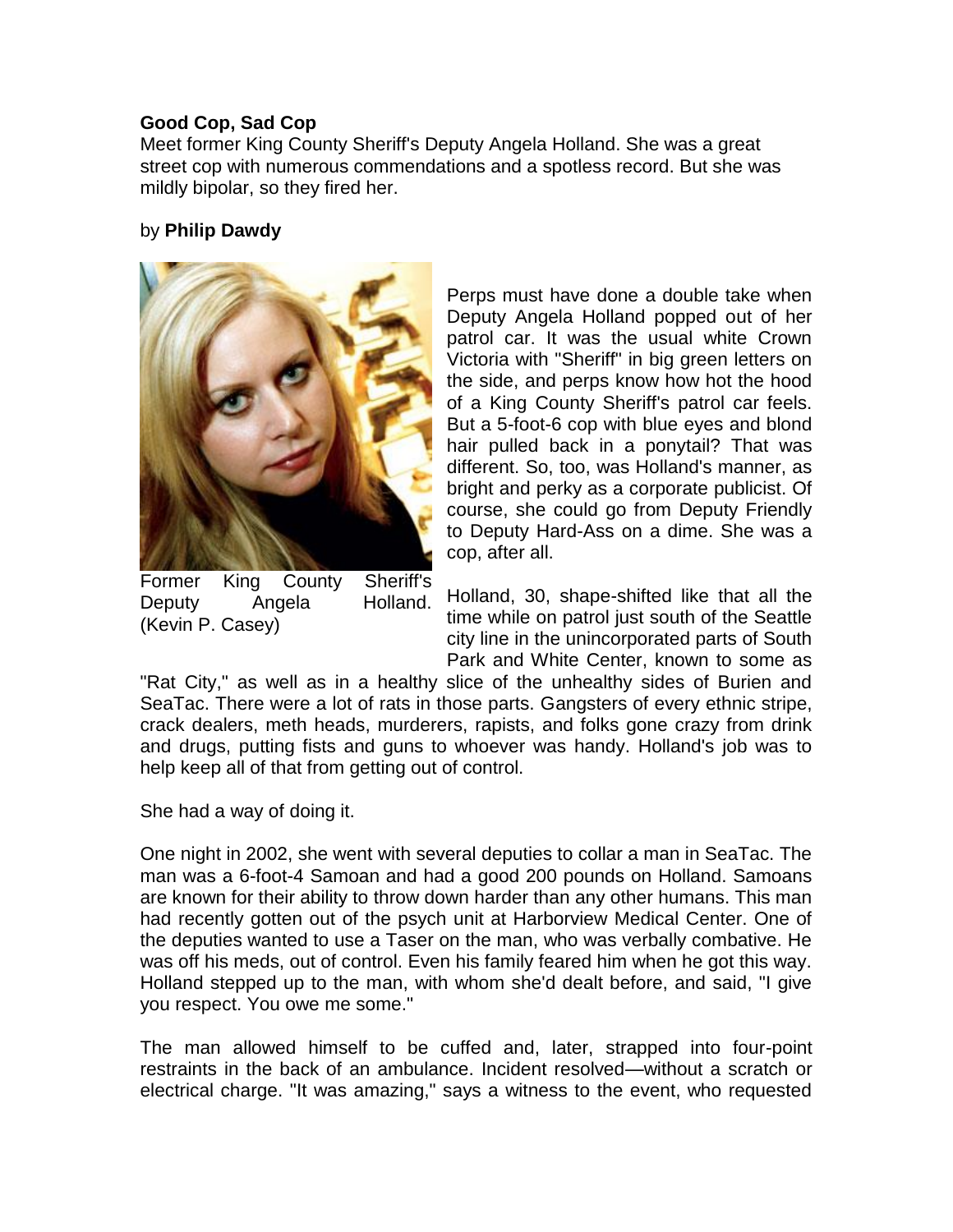anonymity. Holland has a lot of cop friends out there, because she was smart, effective, and reliable. But they have to watch what they say now, because Holland had a secret, and now that it's out, her colleagues are at odds with the official line.

**Holland wasn't** hiding from an excessive-force charge or a bad shoot. In her career, she'd pulled her Glock and pointed it at another human some 50 times, typically during stops of stolen cars. Not once had she discharged it. She was regarded by other cops at Precinct 4 as a good cop and didn't have a major mark against her. But she was taking so many sick days that command noticed. What's up with Holland?

She wondered, too, and in police culture you don't want colleagues or the brass to wonder about you. You've got to look like you are always in control, a paragon of American virtue and cop tradition, even if something else is going on beneath the badge. Something was, and Holland kept it to herself for three and a half years.

Smart cops know you can only dodge trouble for so long, and she wasn't a dumb cop. So late last June, Holland tossed some paperwork in the sheriff's office internal mail to request time off because she had bipolar disorder and was under a doctor's care. Her doctor had made a change in her medication, and Holland needed to be able to take some extra days, as allowed under federal law, should the switch prove troublesome.

"I did the right thing, and I know it," she says.

Days later, on July 6, her gun and badge were taken away. She was fired last November after more than six years on the force. King County Sheriff Susan Rahr says she had to protect the public. But from what?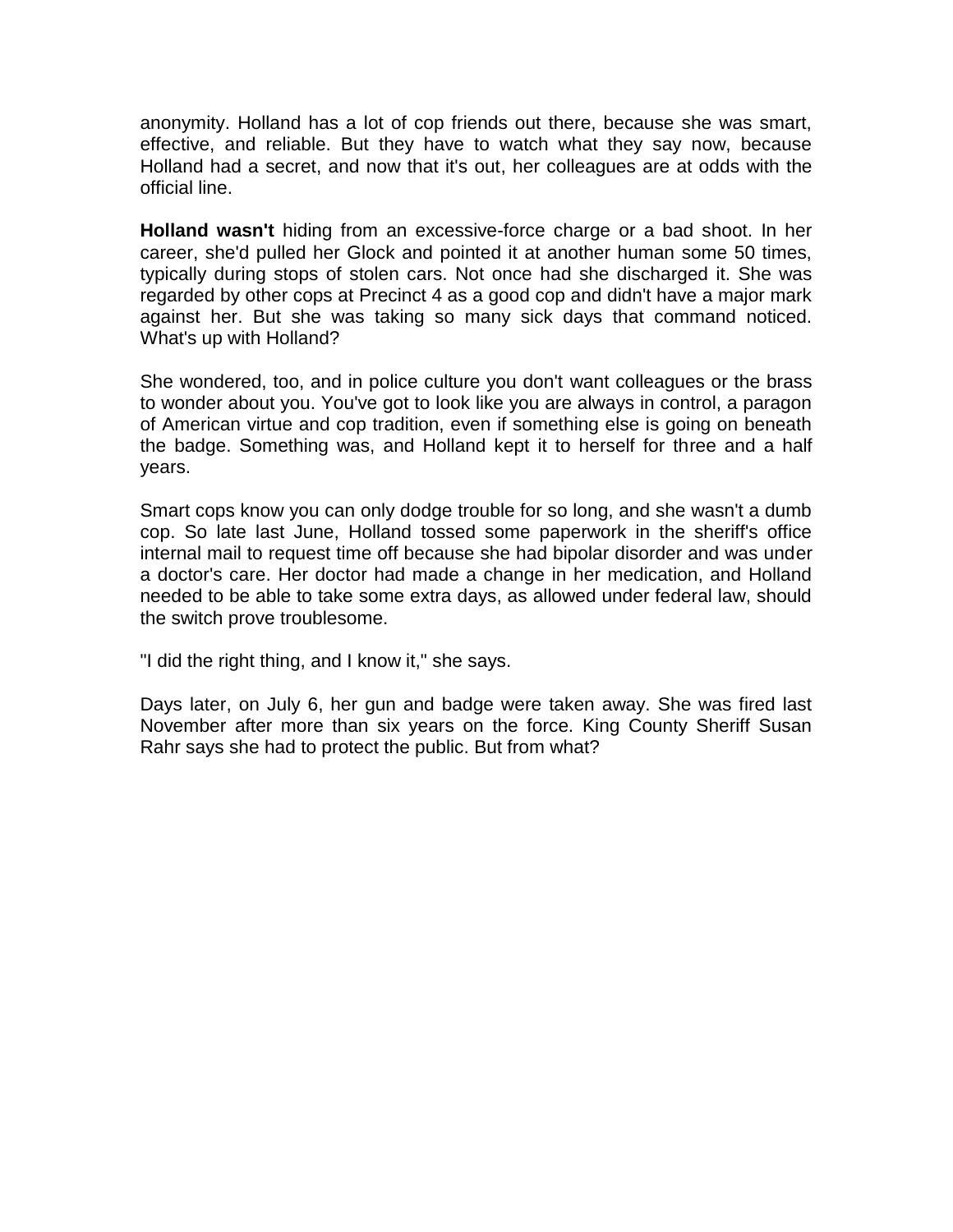

King County Sheriff Sue Rahr: "I am damned if I do and damned if I don't."

Policing isn't merely a job or career choice it's a lifestyle, one that most people will never understand or appreciate. An accountant can always find another accounting job. But once a cop gets kicked from the force, there aren't many policing jobs available this side of mall security.

"July 6 changed my life forever," Holland says. She cried in the office of her boss when she handed over her badge and .40 caliber Glock. It was tough to accept. She'd never screwed up on the job. But there are deputies who have, in major ways, and they're still driving Crown Victorias around King County. The clear message to other King County deputies who have mentalhealth issues (and they are out there): Stay in the closet. Don't take steps to get healthy. For the 3 million of us Americans who are bipolar, it's a familiar implied message.

(Kevin P. Casey)

You are wondering about the gun, of course. It's the first thing citizens notice about a cop. A Glock, the standard-issue service pistol on

many police forces, can make both the innocent and guilty a little uneasy, just sitting there in the holster. Fifteen rounds in the clip, one in the chamber, all of them hollow points. The bullets come out at 900 feet per second, and cops are trained to take two shots at the center mass. The double tap, as it's called.

Cop, Glock, bipolar affective disorder—depression and mania. Those are things that don't belong together, right? You don't want a cop with mental illness working a beat or working a desk. That's got lawsuit, liability, and public safety problems written all over it. Aren't all bipolars freak jobs? Depressed one minute, flying off the handle the next? Some are, the majority are not.

**Holland first** knew that something wasn't completely right with her in late 2000. She'd been on the force two and a half years at that point. No longer an FNG, or fucking new guy. She'd been rated "OK+" on a psychological exam given upon entering the police academy in 1998, according to King County Sheriff's Office documents.

She wasn't supposed to be having problems of any kind. Holland was a cop, and cops don't have problems. She was married to a KCSO detective. They lived in North Tacoma in a bungalow. But something was going on. Some nights, she found herself unable to sleep. She sought help from a doctor. The doctor sent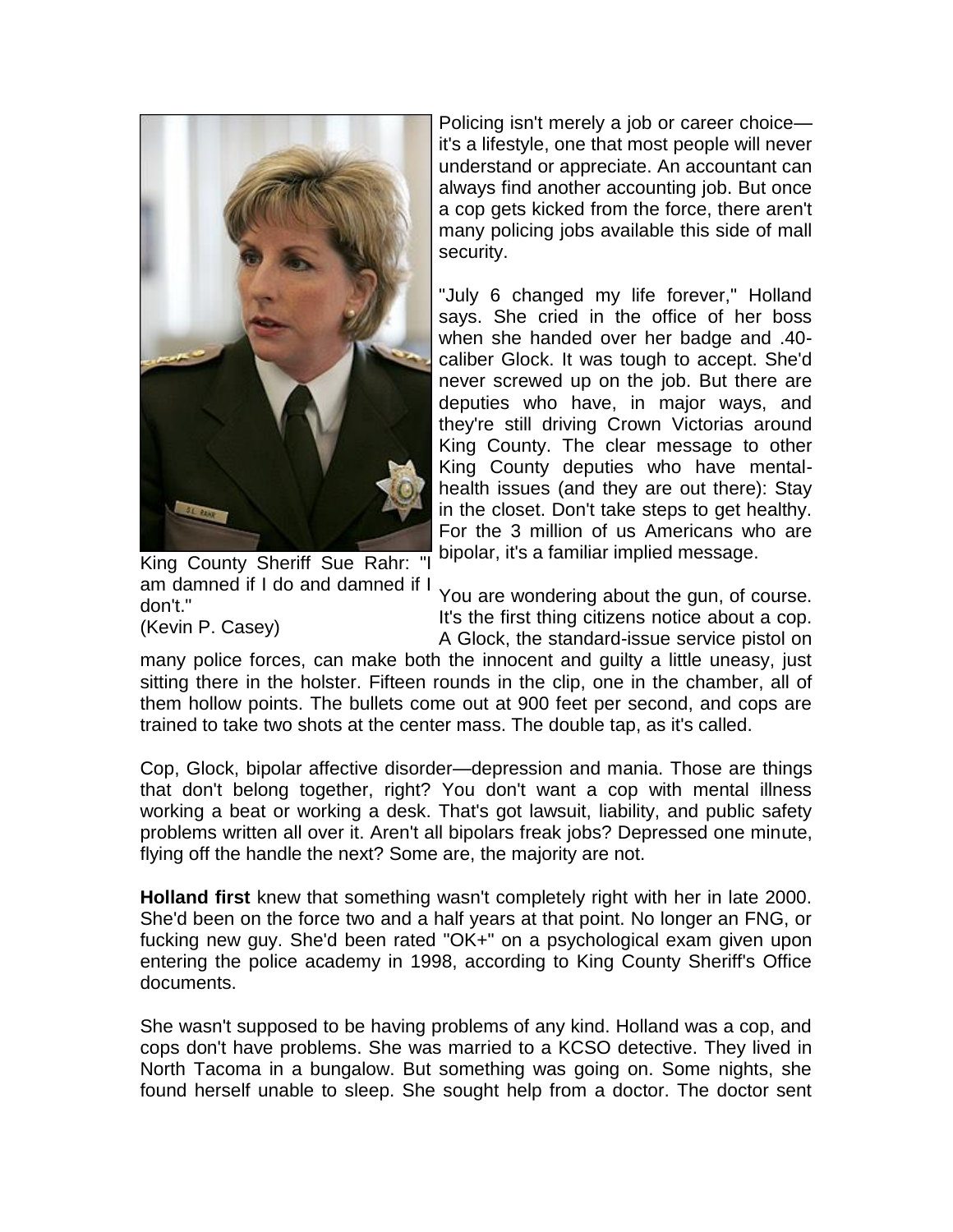her to a nurse practitioner, a registered nurse who is licensed to prescribe medication. The nurse and Holland both thought she was grappling with an anxiety disorder. The nurse prescribed antidepressants.

At one point in 2000, however, Holland had a panic attack in front of a KCSO sergeant. She was sent home on leave for four months.

Holland was later sent to Maria Root, a psychologist in private practice, for a fitness-for-duty evaluation. Root cleared her for duty, and Holland returned to work at Precinct 4 in the spring of 2001, according to KCSO documents. "No one said anything to my face," she says. "But I knew there were rumors saying I was on leave because I was crazy. I was so ashamed."

Soon after her return, a female deputy broke down sobbing in front of Holland in a precinct rest room. She confided in Holland that she was falling apart, losing control, and couldn't explain it. "You know, I really think you need to see a doctor," Holland said.

Meanwhile, Holland's marriage fell apart. She divorced in 2002 and moved to Seattle's Belltown neighborhood, an unusual address for a cop. She was unusual in other respects. She refused to work on the KCSO demonstration-management teams, because patrolling political protests with a baton went against her liberal politics. To this day, she has an anti-Bush bumper sticker on her personal car.

After the leave, ostensibly back to her usual self, Holland went back to patrolling the streets of Burien and SeaTac and, on occasion, White Center and South Park. It was therapeutic. With the gun and badge on, she was in control.

"She was passionate about her work, and she really knew her district," says a former colleague, a veteran KCSO deputy, who requested anonymity. "She knew where the trouble was and who the problems were. She worked well with the public."

Her patrol supervisor for 18 months in 2002 and 2003, Sgt. John Urqhardt, who is now KCSO's spokesperson, saw Holland similarly. "She was great to have working for me, dependable," says Urqhardt, who stresses that he speaks of his own experience with Holland and not for the department. Urqhardt says, too, that he never noticed anything that would have flagged Holland as having mentalhealth issues.

In 2003, Urqhardt recommended her for a position in Shoreline, running a storefront office—a common assignment to give a veteran cop a break from relentless action on the streets. She held that position until she was fired. "I was sorry to lose her."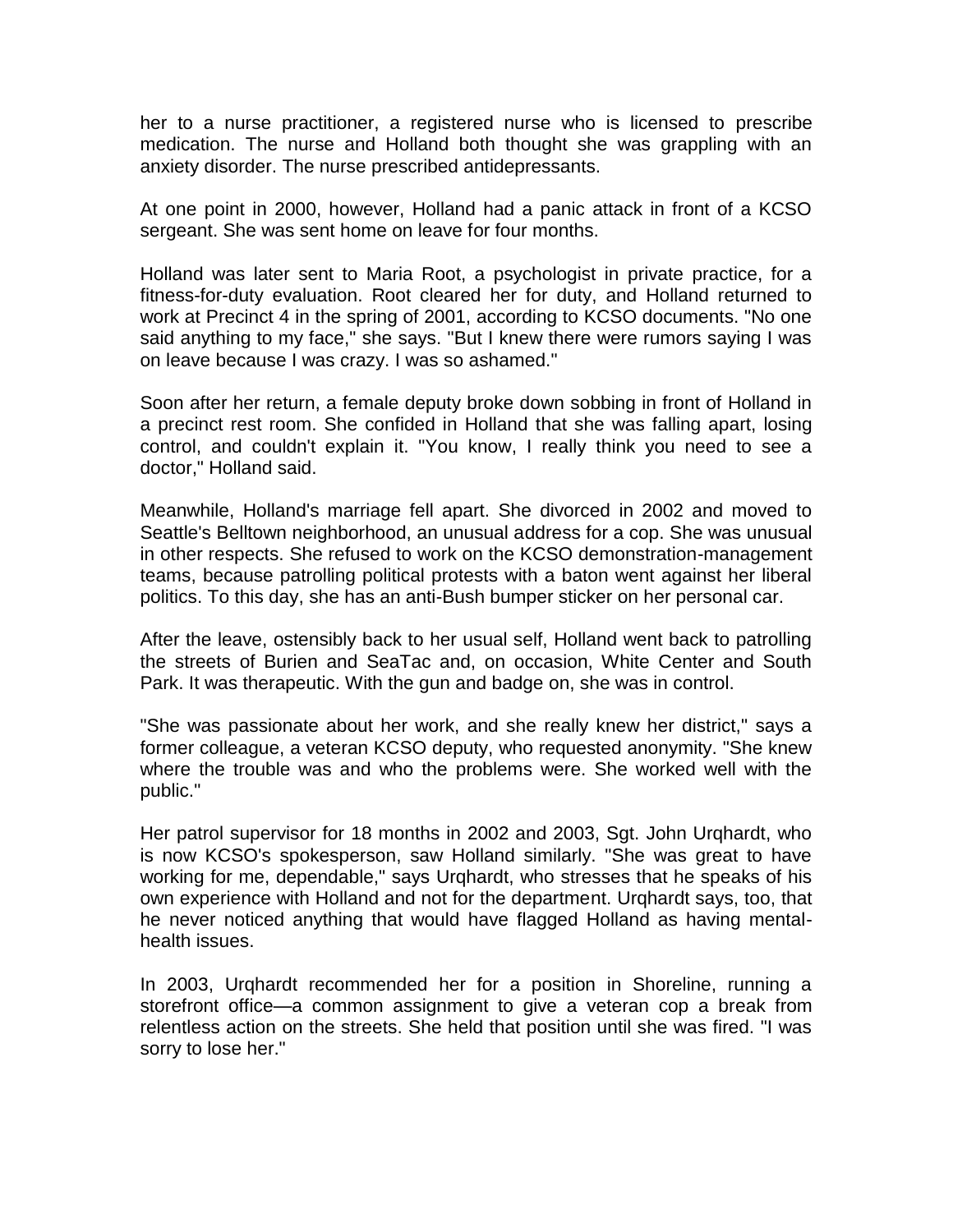But Holland still had that secret, though at that point she had no idea she was bipolar. She was written up by a KCSO captain for taking too many sick days. She didn't like taking sick days, but she felt she had no choice. "I couldn't work on two hours sleep," she said. She kept going through spells of insomnia, despite slamming Tylenol PM, and her mind raced. Holland wasn't suicidal, nor did she experience psychosis, but she knew something was up.

Whatever it was, it didn't interfere with her performance while in uniform. In fact, less than two weeks after she'd taken five sick days to contend with a tough spell in 2002, Holland and other deputies responded to a call one afternoon at Seahurst Elementary School in Burien. There was a man with a gun on the school grounds. The school was locked down while deputies captured the suspect and protected the schoolchildren.

Holland was given a commendation for her work that day.

It was not her first commendation. A few years before, she'd been awarded one for work during a tense standoff with a suicidal man who was armed with a gun. The situation ended with no shots fired. There were others, too. One commendation was from Norm Stamper, then chief of Seattle Police, in 1999 for work on a murder in South Seattle.

Holland was in control. But if she had gone to a superior and laid it out, maybe saying, "We've got a mental-health issue here, and no one can find the right diagnosis," no one could predict what might happen, because no one had ever been that honest before.

That's what Sgt. Eric Weaver used to worry about. He was a sergeant on the SWAT team for the Rochester (N.Y.) Police Department. Like Holland, he had a secret. "The most macho cop in Rochester was depressed," he says. Suicidally so, in his case. Seeking treatment in 1996, he was hospitalized, as he was another five times over the next few years.

Weaver's department took a different approach than what KCSO did with Holland. He was supported by the agency's top brass and returned to duty, although he kept his diagnosis hidden from other cops. In 2003, following the suicide of another Rochester officer, Weaver went public with his condition. He was embraced, literally, by colleagues.

He is troubled by King County's approach with Holland and the signal it sends to other cops. "They are basically saying, 'Don't treat yourself for it, then everything will be OK.' It seems to me that it's more dangerous to have someone with a gun and a Taser who's not getting treated." Suicide claims 300 police officers a year—a rate twice that of the general population in the U.S.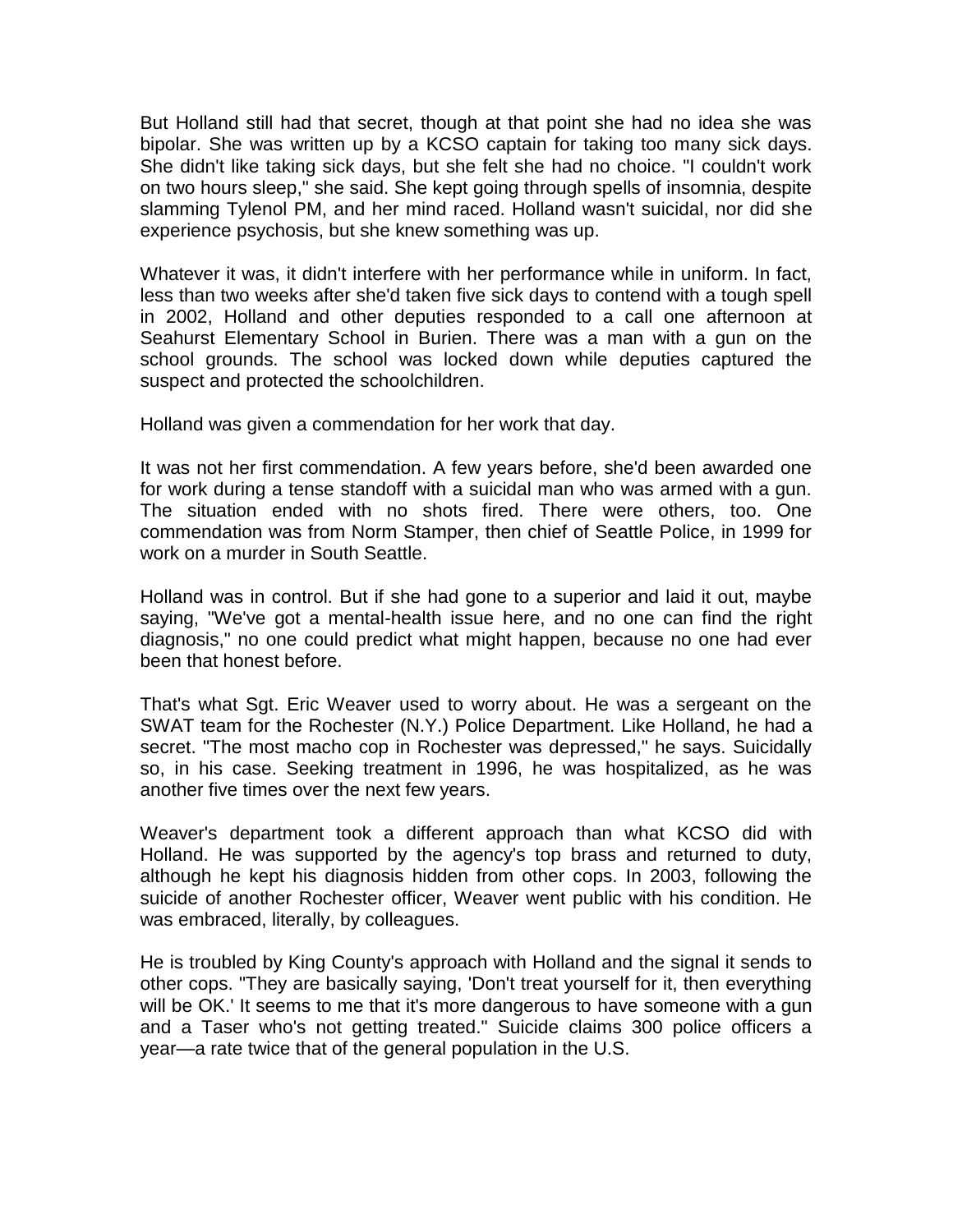Some KCSO deputies are just as troubled. "I think it's total BS for them to do that to someone for being honest with a medical issue," says a veteran deputy who requested anonymity.

"Why did this happen?" says another. "She was well liked. There are a lot of people at the precinct who are upset about this. She was treated like a criminal."



Holland: "I was ashamed." (Kevin P. Casey)

**Bipolar disorder**, once more commonly known as manic-depression, is a medical problem. It is characterized, in the broadest sense, by inflated moods and crushing depression, a certain wildness, and a certain unpredictability. The consensus these days is that it is caused by an imbalance of brain chemistry. Some researchers estimate that bipolar disorder can be attributed 80 percent to genetic causes, although what genes on which chromosomes disrupt which brain receptors isn't clear.

After diagnosis and with appropriate medication and therapy, bipolar disorder can be treated. Most crucial is that the patient accept the diagnosis and learn how to manage it each day, or he or she will be lost.

Holland was formally diagnosed with bipolar disorder in 2003 by Marcia Kent, a psychiatrist in Seattle. But what can you do with that bit of news at the cop shop?

"I didn't want to tell anybody," she says. "I was ashamed. I was a functioning bipolar, and all the bipolars I knew about were crazy, running down the street naked, like the guy who shot Rich."

She refers to KCSO Deputy Richard Herzog, who was murdered in 2002 by Ronald Matthews, a bipolar who went psychotic after smoking crack. He got his hands on Herzog's gun. Found guilty of first-degree aggravated murder, Matthews is serving a life sentence.

No sheriff's office policy required Holland to report her condition to superiors. So she stayed silent.

Kent tried a number of medications for Holland. Tegretol, an antiseizure medication that is sometimes used on bipolars, made her hair fall out. Lithium, the old standby, proved ineffective at treating Holland's highs. She was still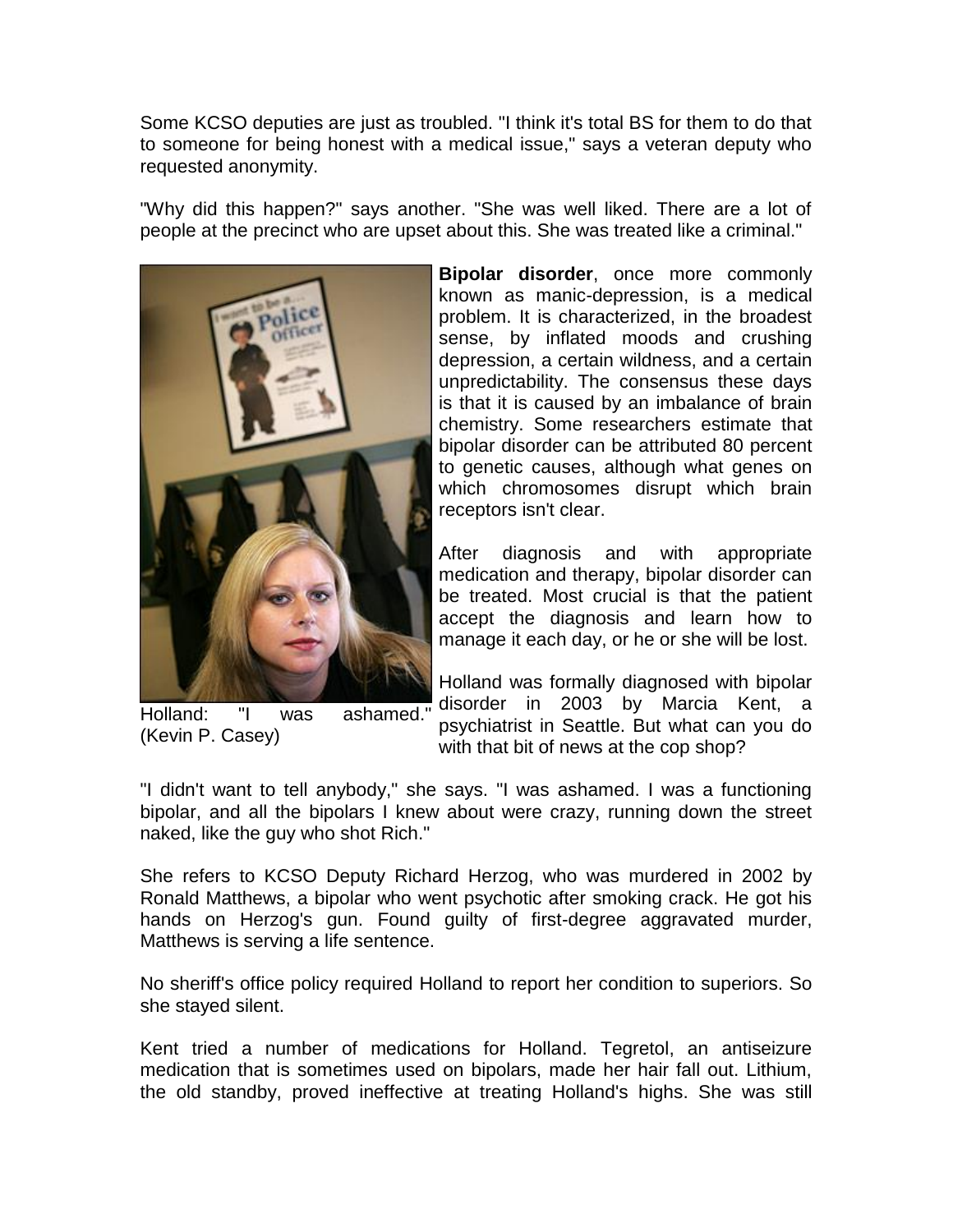having trouble sleeping, but again, Holland was not psychotic or suicidal, according to Kent.

"When I started taking lithium, I had big hopes of feeling normal," Holland says. "All it did was make me gain 30 pounds and gave me nothing but hypomania." Hypomania is a state of restlessness, insomnia, racing thoughts, and abnormal levels of energy.

Many bipolars, especially those new to the game, give up at that point. The meds aren't working and they feel sort of OK, so they get off them. That tactic often results in a patient winding up in a psych unit a year or so later and digging out from an even worse crisis.

Holland kept trying. Last spring, she and her doctor decided to switch to Lamictal, another antiseizure medication, and Seroquel. The latter is an "atypical" antipsychotic drug for treating the hallucinations that accompany schizophrenia. Atypicals are for bipolars now what Prozac was for depressives in 1990. Forget the spooky name. Atypicals work well when mood stabilizers like lithium and Depakote do not.

Both women agreed that Holland should file for a leave under the federal Family Medical Leave Act to ensure that her med switch went smoothly. Different people react differently to psychiatric medications, particularly when they begin a new regime. Among bipolars, some medications are notorious for inducing mania or hypomania or for causing too much sleep.

It was the right thing to do. Holland put the paperwork in the mail.

**KCSO's response** was to place her on administrative leave with pay. Her gun and badge were taken from her.

In August, Holland was sent for evaluation to Norman Mar, a psychologist. At the evaluation, Holland declined to sign a medical release granting access to her medical records. She did this on advice of the King County Police Officers Guild, the union that represents deputies and sergeants. Mar was unable to provide an opinion as to her fitness for duty, according to KCSO records.

Later in August, Holland was ordered to see Maria Root, the same psychologist who had found her fit for duty three years before. Root reported to KCSO that Holland should be placed on six months' leave and then re-evaluated, according to records.

The King County Sheriff's Office did not follow Root's advice. The department ordered Holland to see another doctor. In October, she met with Kathleen Decker, a Bellevue psychiatrist. Decker began the interview by demanding that Holland sign the medical release that would enable her to examine Holland's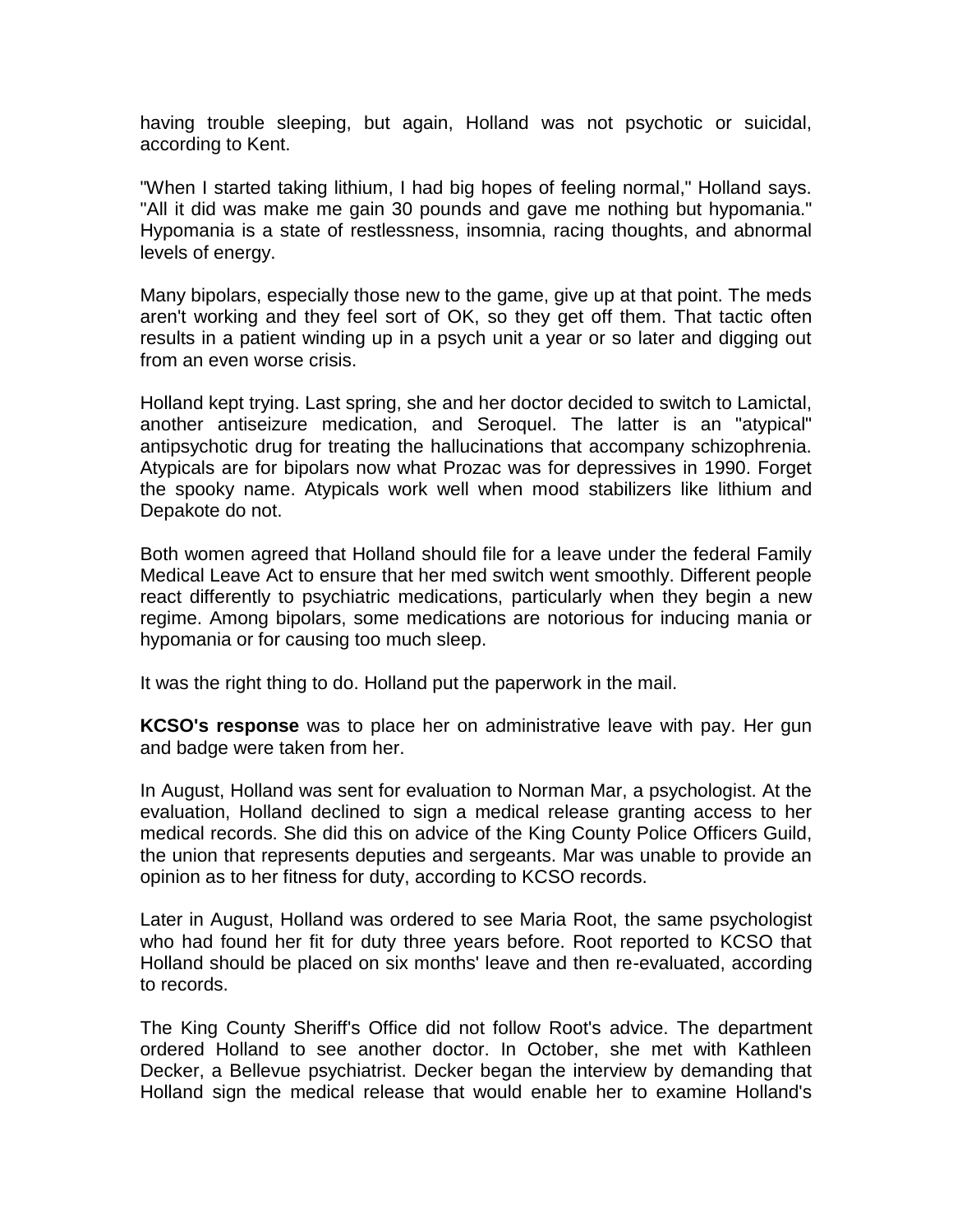medical records and consult with Kent, Holland's personal psychiatrist. She said Holland would be "terminated" if she failed to comply. Holland signed the document, adding the proviso that Decker was limited to one consultation with Kent about her psychological diagnosis. Holland says she sometimes discussed personal physical-health issues with Kent and didn't want Decker to see that information.

She and Decker had a 30- to 45-minute session, after which the doctor instructed her to take the Minnesota Multiphasic Personality Inventory, a widely used psychological test.

Decker never asked Holland about job performance, according to Holland. Neither did Decker contact Holland's doctor to see the medical records. "I never got a call or a letter from her," says Kent.

After the interview, Decker provided her evaluation to KCSO. Both Rahr and Denise Turner, chief of KCSO's technical services division, said during an interview with *Seattle Weekly* that Holland hadn't signed a medical release. Holland says she did.

"Dr. Kathleen P. Decker has provided information stating that your limitations are ongoing, your condition permanent, and that you are unable to return to work," wrote Capt. Mitzi Johanknecht of KCSO's technical services division in an Oct. 18, 2004, letter to Holland.

Holland requested a medical termination hearing. At the hearing, she presented KCSO with an evaluation from her own doctor, Kent, which stated that Holland was fit for duty.

"There are some people I would not go to bat for if they were carrying a gun," says Kent. "I took it very seriously that she carries a gun. I wouldn't make that recommendation for someone off meds and with poor insight into their illness, or with a history or pattern of aggression or anything that suggested she had poor judgment. But that was not Angie at all."

At the hearing, Turner told Holland how good she looked and stated that she knew of no disciplinary problems with Holland during her tenure as a deputy.

Johanknecht, also in attendance, said to Holland, "The doctor says you are taking anticonvulsants and antipsychotics." Her face, says Holland, had a look of horror on it.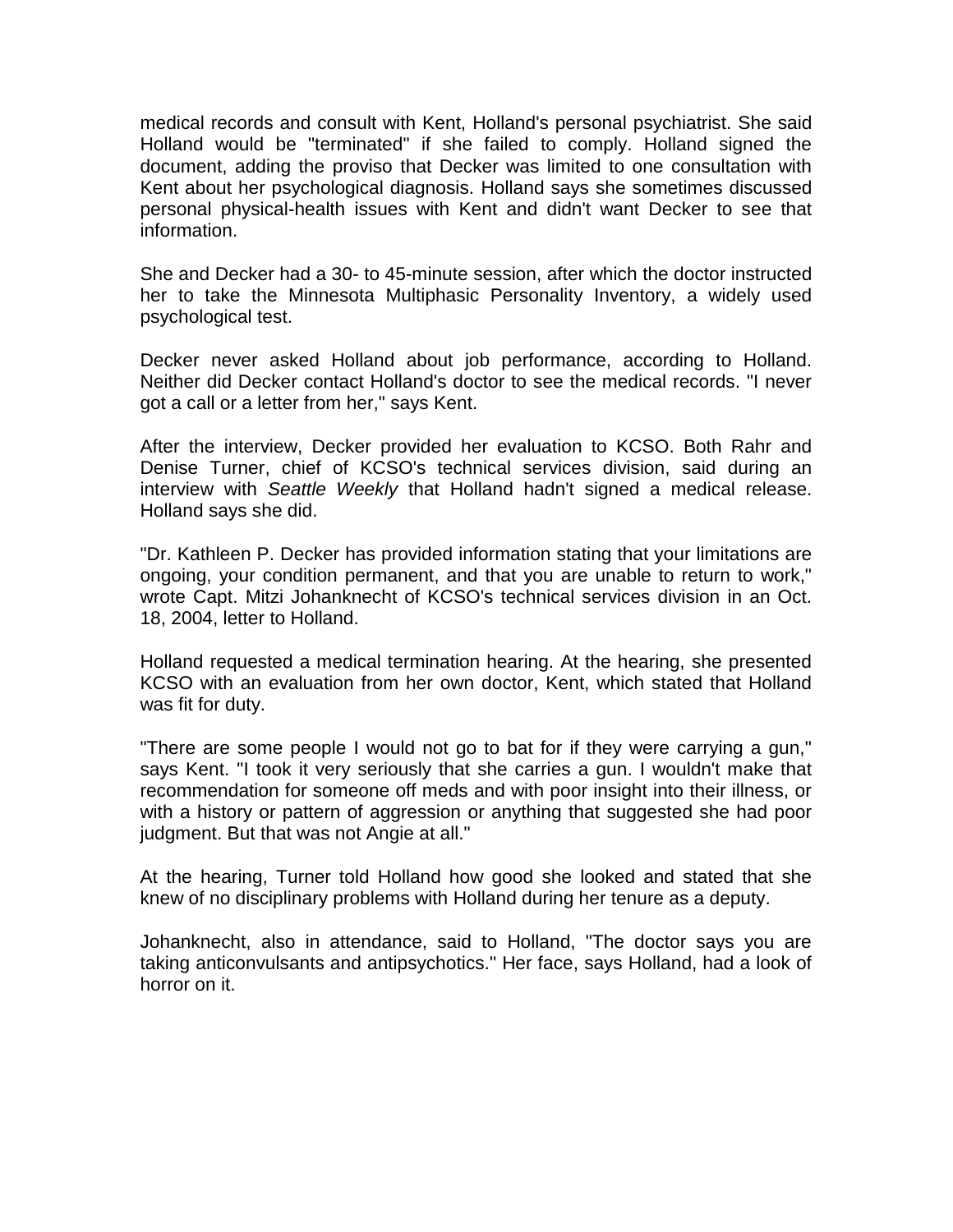

Two days later, Turner informed Holland in a letter, "You are not fit for duty as a law enforcement deputy. . . . Thank you for your over six years of service to the King County Sheriff's Office."

For Holland, the entire process was demeaning and discouraging. Her union provided minimal help. It seemed to her as if every good thing she had done in her career had been overlooked and that her diagnosis of bipolar disorder and the scary-sounding meds she was taking had ruined any chance she had of making her own case to the department—that all the voodoo assumptions surrounding mental illness had prejudiced the department from the get-go.

Before her firing, an old patrol buddy called Holland. "How could this happen?" he asked her. "You were always so good."

Chief Turner: "You are not fit for duty." (Kevin P. Casey)

"I was bipolar then, and I'm the same now," she says she told him. "He was shocked."

For her part, Rahr says, "I'm in a situation where I am damned if I do and damned if I don't." The sheriff says the department cannot ignore a psychiatric disability, because deputies "must rely on excellent judgment" and the consequences of a cop with such a disability making poor judgments are too great.

"We are talking about life-and-death decisions, not making widgets," Rahr says.

**Holland never** lost control on the streets, even before she was diagnosed, and the sheriff's department is willing to keep deputies with troubling records on the force. In 2003, KCSO detectives George Alvarez and James Keller, with Des Moines police officer Barron Baldwin, beat and pepper-sprayed an informant. Later, he was threatened with being tossed into the Green River, according to KCSO records. The three were charged with unlawful imprisonment and fourthdegree assault, but a criminal jury was unable to reach a verdict in the case last year. Alvarez and Keller's supervisor recommended that both be terminated for their actions, according to KCSO records. But that's not how things played out.

"It is my responsibility in this case to send a strong message to you, the entire department and the public," then-Sheriff Dave Reichert wrote Alvarez in July 2004. "Your conduct was very wrong, completely contrary to our core values and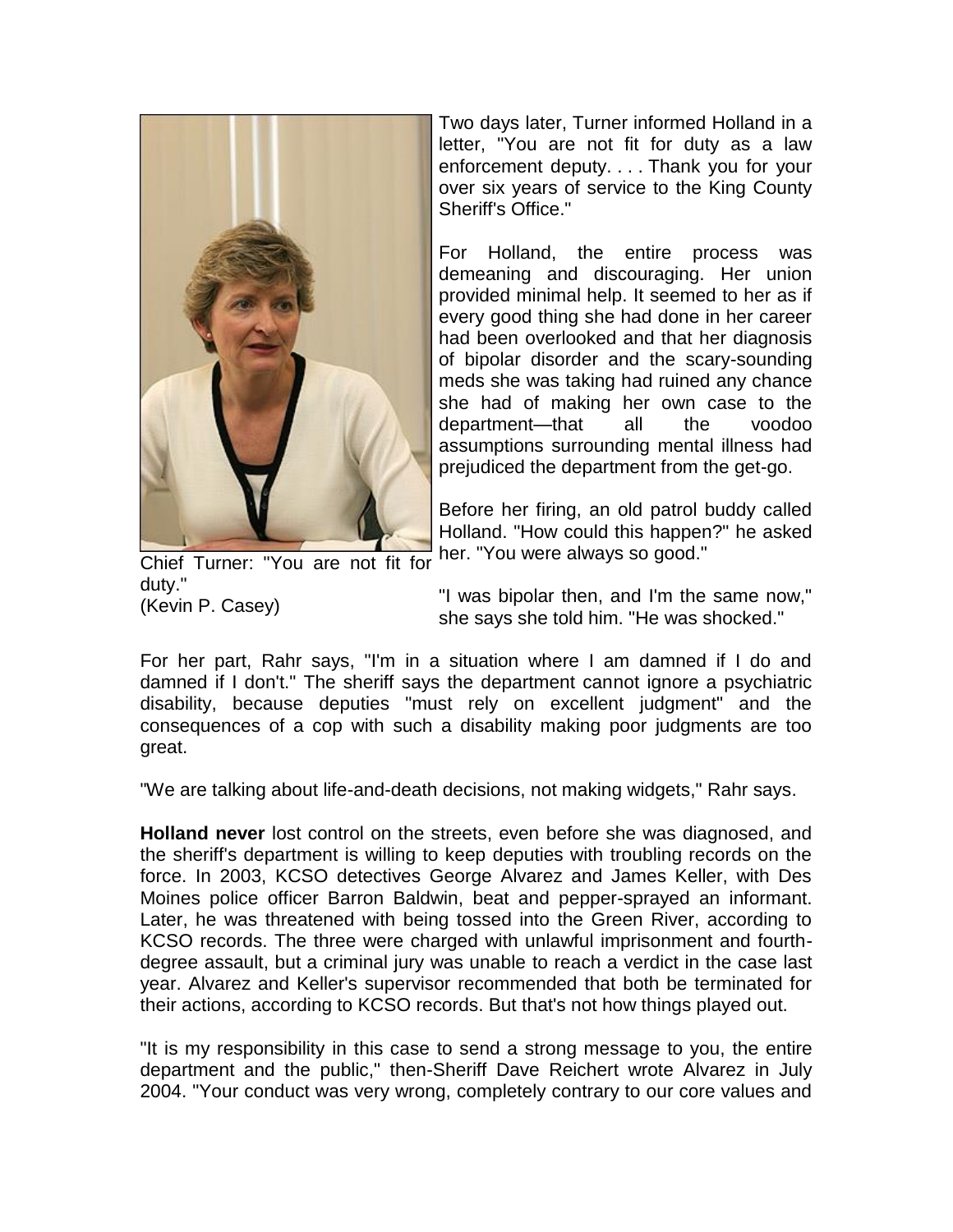the discipline imposed must send a very strong message to the department and to the community we serve. While the recommendation in this case was for termination, I have instead elected to impose a twenty day suspension, without pay." Reichert, in the letter, also encouraged Alvarez to "prove yourself deserving of a second chance." Keller also received a 20-day suspension without pay. Both were demoted to deputy.

Also remaining on the KCSO payroll is Deputy John Vanderwalker, who, during the WTO protests in 1999, pepper-sprayed two women, temporarily blinding them, and kicked a protester, an incident famously captured on video. Reichert fired him, but Vanderwalker was reinstated by a federal arbitrator.

"If you have extreme behaviors, we'll give you a second chance," says Jack Kitaeff, a police psychologist and assistant professor of forensic psychology at Marymount University in Virginia. "But if you seek out psychiatric assistance, look what that gets you."

The discrepancy mystifies cops. "I could understand firing her if she'd done something questionable," says a veteran KCSO deputy, who requested anonymity. "But her job performance wasn't affected. Everything was under control. I would've never guessed she was bipolar unless she'd told me." Says another deputy: "She had no acting out, nothing to make you think she was a risk. I think they treated her like shit."

One deputy, however, says that Holland did have a problem. She used the word "dude" too much early in her career.

Experts in police psychology have concerns about the process, as well.

"If her performance is up to snuff so far and colleagues never noticed anything strange, I would not recommend a suspension or firing," says Stephen Rubin, a police psychologist and professor of psychology at Whitman College in Walla Walla. "To make a very quick call on only one professional opinion in contradiction of other professionals and in contradiction of other colleagues seems to me a bit radical, a bit too quick. I hate to see a career end based on this."

Says John Nicoletti, a police psychologist in Denver and chair of the International Association of Chiefs of Police psychology section: "You have to look at what were the behaviors that were occurring" on the job.

It is unclear on what basis Decker found Holland unfit for duty. She did not return repeated requests for comment.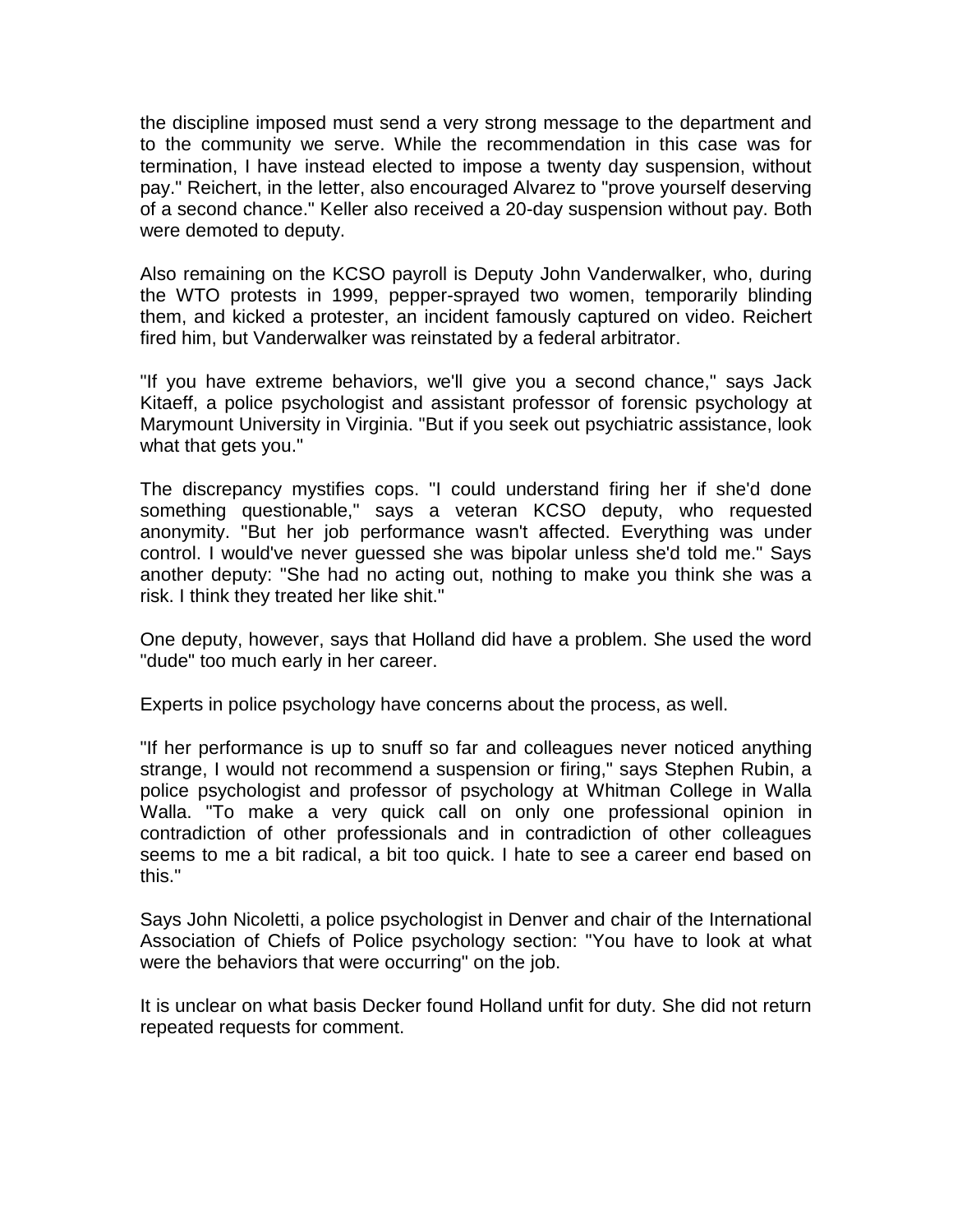Sheriff Rahr, appointed to office last November after Reichert was elected to Congress, declined to discuss the specifics of Holland's firing. "We will rely on the judgment of the psychiatrist," Rahr says.

She says it is "very rare" for a deputy to be found unfit for duty. Most terminations at KCSO are for deputies fresh from the police academy who fail their field training.

In the instance of cops with medical issues, both psychological and physical, if a doctor finds that the deputy cannot expect to make a full recovery within six months, Rahr says, "We then move to medical termination."

I asked Holland why she could do well on the job, while having issues with bipolar after hours. "It's because of my training," she says. "When you are on the job, you are so focused on an incident that your training takes over. It's easy after that."

**As bipolar** disorder goes, Holland barely tips the scale. The disorder operates on a continuum. At one end are the mildest cases, where the sleep disturbances and racing thoughts reign—hypomania, in other words. People on this end of the scale almost never experience true manic episodes, although they are subject to bouts of depression. Cases like these often fall into two subcategories of the disorder called bipolar 2 and cyclothymia, which is to say these people are bipolar but are tapped for a lesser form of the illness, "bipolar lite," as some have dubbed it.

On the other end of the scale is bipolar 1, classic manic-depression. At its worst, it is an unholy trinity of psychotic and suicidal episodes and hospitalization. Holland isn't even close to that. She's never experienced psychosis or been suicidal, nor has she been hospitalized, according to her and Kent, her psychiatrist.

The typical story with bipolars who do something tragic, or suffer a tragedy, is that they were not getting treatment or were off their meds. Or they were adding hard drugs and binge drinking to the mix. Either way, they are not taking responsibility for their illness. Much of the American mind-set encourages such behavior. Mental illness is a weakness. Mental illness makes you suspect. If you admit that you are mentally ill, then you are weak and suspect. So bipolars, depressives, and schizophrenics often reject, or barely embrace, the very treatment that will keep them from being the problems we fear they can become.

There is a lot of evidence that dealing with bipolar disorder and other mental illnesses in an open and intelligent fashion makes sense. In 1977, Randy Revelle was a Seattle City Council member. He testified about City Light before a congressional subcommittee in Washington, D.C., then walked outside and experienced a psychotic episode. It was not a pretty sight for his family and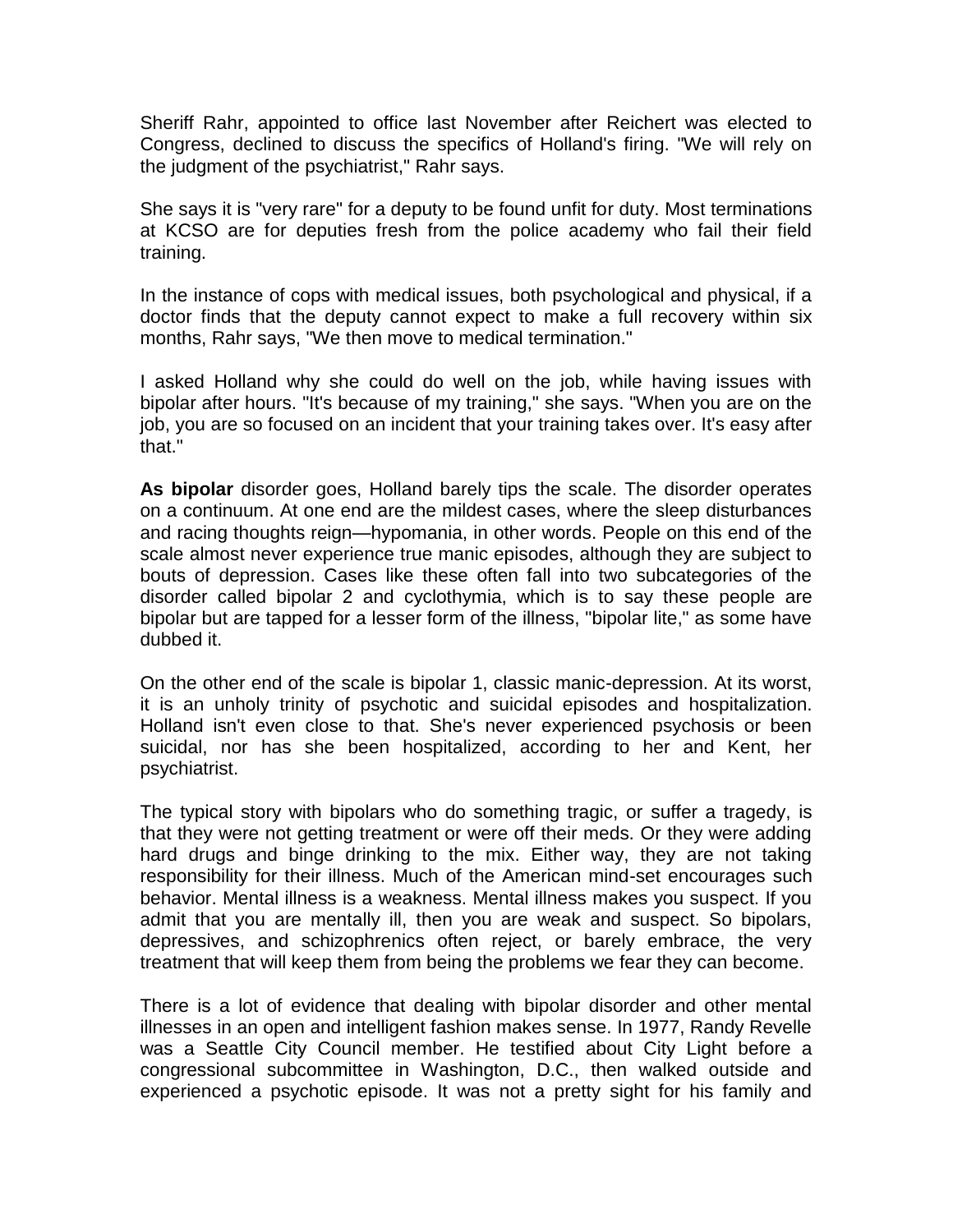friends, as he had other episodes over the next few weeks. Revelle worried that his political career and life were over. But he sought treatment, was diagnosed as bipolar, and began taking lithium.

He was re-elected to Seattle City Council and, four years later, was elected King County executive. At the time, it was even more difficult than it is today for someone to openly admit they have a mental illness. But Revelle talked about it. At times, he did so very publicly.

In 28 years, he has not experienced any other psychotic episodes and continues to lead an active life in regional politics as a lobbyist for the Washington State Hospital Association. He was instrumental in getting a bill through the Legislature this year which bans the long-standing practice of health-insurance companies offering lesser benefits for mental-health treatment than they do for physical ailments. Gov. Christine Gregoire signed the bill into law on March 9.

Of Holland's firing, Revelle says, "That would've never happened if I were county exec."

Despite examples such as Revelle and Weaver, the Rochester, N.Y., cop diagnosed with depression, and the millions of other Americans who have mental illness but lead perfectly normal and productive lives, many Americans continue to think that we are freak jobs. In fact, 25 percent of Americans think that people with bipolar disorder are automatically dangerous, according to a 2002 poll by the Depression and Bipolar Support Alliance, a national advocacy group.

If such poisonous thinking continues, cops will continue to lose their jobs, even if they've done everything right.

**One evening** in March 2003, Holland and four other deputies pursued a man on International Boulevard in SeaTac. He'd just knocked over a bank branch in Normandy Park and had a string of warrants on his head for other bank jobs. It was 5 p.m. and the road was clogged with traffic. The robber, presumed armed, was driving a motorcycle, and when he got into the clear, he jumped on the throttle, deputies in hot pursuit and a sheriff's helicopter calling the chase from overhead.

At 188th Street South, traffic stopped the fleeing robber. A deputy ran his patrol car into the motorcycle, and the man ran east into the vast Doubletree Hotel complex. Holland and other deputies followed on foot. The suspect ran into the hotel's laundry plant.

"Get out, get out! Get out!" Holland remembers shouting at the shocked laundry employees, as she and the others hustled the workers to safety and then took up positions to corner the suspect. Needless to say, Holland had her Glock out.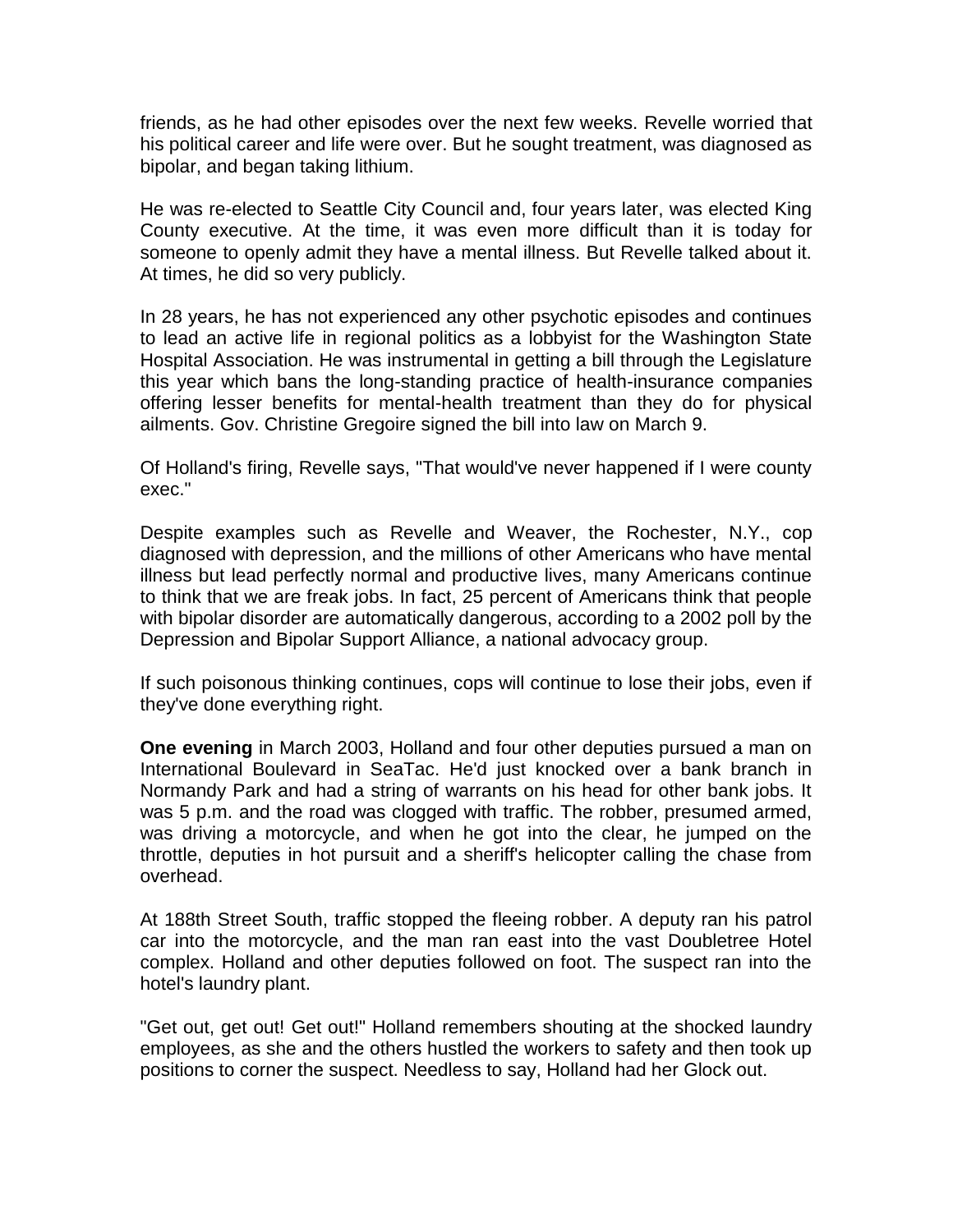"It was definitely unsafe," she says of the situation. "Not according to protocol. But we were supposed to protect people. We would have double-tapped his ass in a heartbeat if he'd come out with a weapon."

A sergeant called the deputies out of the laundry, ordering them to help set up a perimeter. The SWAT team was on the way. Outside, it was a big show, with every available unit from Tukwila, Des Moines, the county, and Seattle on the scene. Even the FBI was there. The robber would either come out on a gurney or with his hands in the air. When the SWAT team showed up, he surrendered.

"It's always a good thing," Rahr says of that incident, during which deputies like Holland protected the public and not a single shot was fired.

"Just another day at the office," Holland says. "And that's the point." With a touch of bipolar disorder, improperly diagnosed and insufficiently treated at that point, and unable to be open about her problem because of hidebound cop culture, still Holland was doing her job without screwing up.

Rahr says she has to take into account both public safety and potential liability for the department. "If an officer does something inappropriate, then we are liable," she says. But the fact is that Holland did her job, just as the half-dozen or more deputies known by colleagues—but not the department brass—to be taking antidepressants are doing their jobs every day without screwing up. Does Rahr know there are other deputies with psychiatric diagnoses?

"I wouldn't know," the sheriff says, adding it would only be an issue for the department if there were problems with performance or behavior on the job, or if the deputy reported his or her condition.

"I would love to fly out there and say, 'Enough! Enough! This isn't the 1950s,'" says Weaver, the Rochester sergeant. "If we are just looking at the suicide rate among police, what message are you sending that if you admit you have a mental-illness issue, then you lose your job?"

**Right now**, Holland has no job. She committed a crime of honesty. Many would regard what Holland did in coming out and coming clean as naive. She's not convinced that's entirely true. "It was the right thing to do as far as my condition is concerned," she says. "But it was the wrong thing because of ignorance in the department."

She was recently offered a job at the King County Jail, conditioned on passing a lie detector test and a psychological exam. When she took the lie detector test, the first question was, "Do you have a mental disorder?"

I recently asked Holland if there wasn't a bright side to her experience.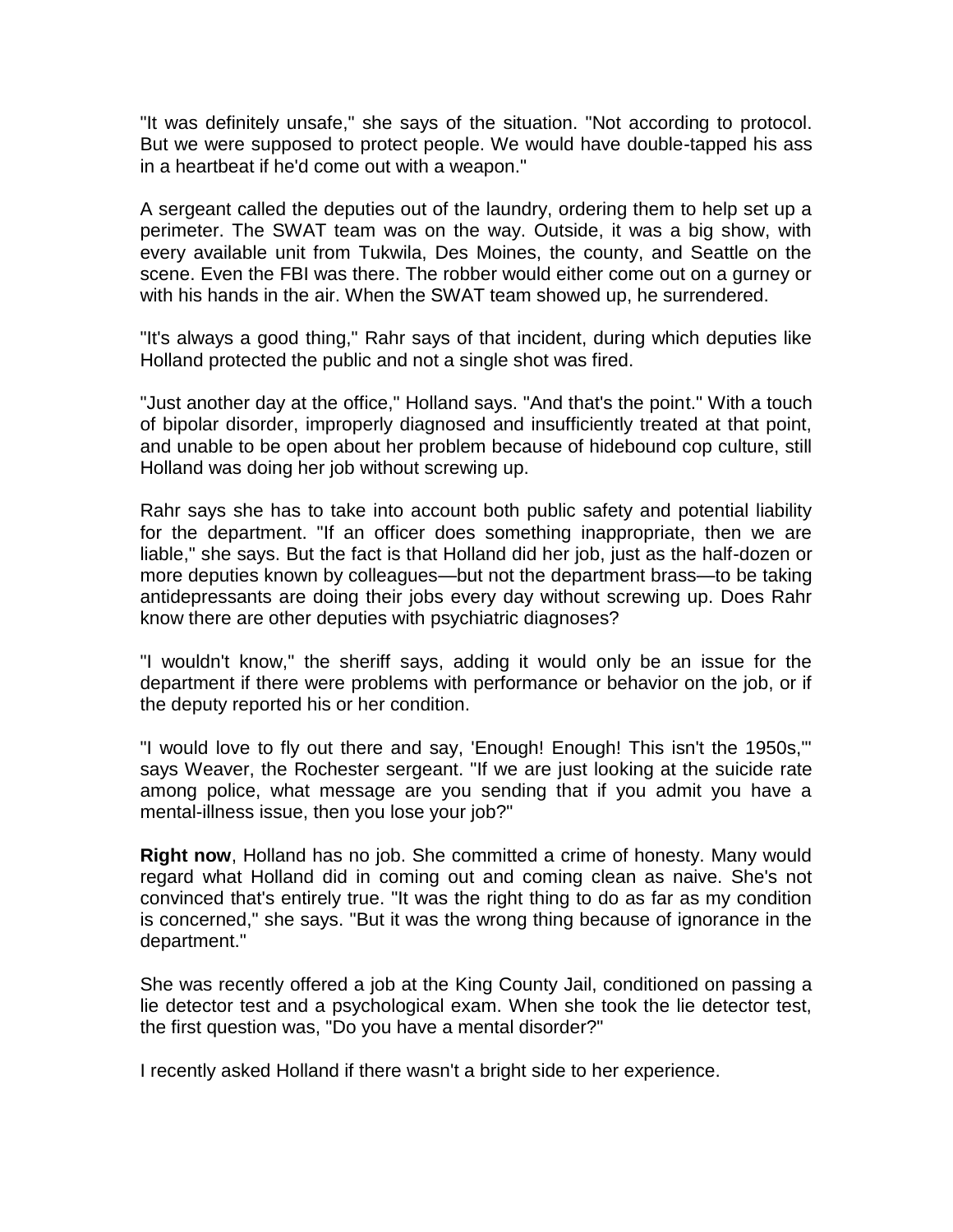"There's no bright side," she says. "I'm going fucking broke. They totally screwed me."

Actually, there is a small bright side. Holland is rock-solid stable. She sleeps regular hours. If KCSO had followed the advice of Maria Root, the psychologist who recommended that she be placed on six months leave and then reevaluated, Holland probably would have been declared fit for duty.

Strangely, for a large police department whose officers deal with mentally ill people on the street every day, KCSO has no crisis-intervention training program for deputies. CIT, as it's known, is in place at departments in Memphis, Miami, Houston, Portland, and Seattle, among others. It involves "de-escalation" techniques to keep encounters with mentally ill people from going badly, for the subject or the cop.

Last year, an SPD sergeant used CIT concepts to talk a suicidal man off of the Space Needle's halo.

It has doubtlessly also saved the lives of officers facing down mentally ill people with weapons. The training could prove useful, too, the next time a King County deputy encounters a psychotic, crack-smoking, bipolar man or woman running naked in the streets.

And it might just make good cop sense to have a deputy or two who know exactly what's going on with the bipolar subject, know what the monkey on that person's back feels like.

[pdawdy@seattleweekly.com](mailto:pdawdy@seattleweekly.com) 206-467-4384

What Do You Think?

"It'd be interesting to know how much latitude the citizens of King County would want us to grant in such a situation."

—King County Sheriff Susan Rahr in a *Seattle Weekly* interview

You tell the sheriff: Was firing Deputy Angela Holland the right thing to do or the wrong thing?

E-mail her at kesheriff@metrokc.gov, and carbon-copy (cc) the message to us at [pdawdy@seattleweekly.com.](mailto:pdawdy@seattleweekly.com)

**ED[Letter to the Editor](mailto:letters@seattleweekly.com) | ED[E-Mail Story](http://www.seattleweekly.com/features/sendmail.php3?eid=62567) | ED[Print Story](http://www.seattleweekly.com/features/printme.php3?eid=62567) | E[Newsletter Signup](javascript:;)**